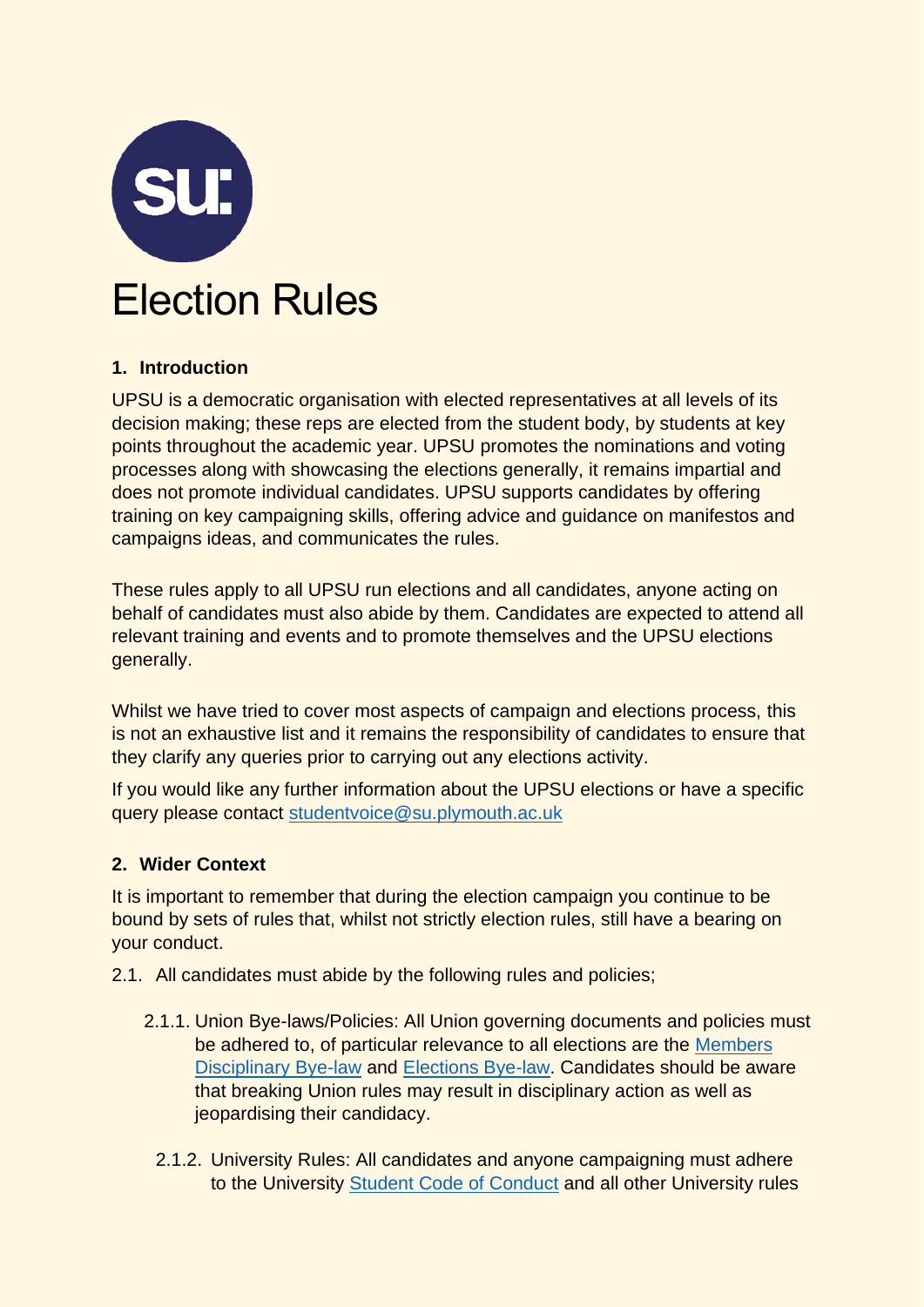and policies. Breaking University rules can result in a University disciplinary in addition to any sanction applied from the election rules.

2.1.3. The Law: For instance, laws protecting the defacement of property and the General Data Protection Regulation (GDPR). Breaking the Law can result in a civil action or criminal prosecution.

Any of these outcomes may put your candidacy in jeopardy and may result in a combination of University, SU or Police investigation

# **3. Campaigning policy during COVID-19:**

Current COVID-19 restrictions – Plan B

We will continue to monitor Government guidance throughout the election period and may update campaigning rules accordingly. At the moment, both online and in person campaigning is permitted as long as Government guidance is followed [UK](https://www.gov.uk/coronavirus)  [Government COVID-19 Guidance](https://www.gov.uk/coronavirus)

3.1. We ask that candidates and their campaigners;

- 3.1.1. Respect all social distancing measures in place, on campus and in permitted campaigning areas. [University COVID information](https://liveplymouthac.sharepoint.com/sites/x70/SitePages/COVID-19.aspx)
- 3.1.2. Wear a facemask in all indoor locations in line with guidance (e.g. it is not required if eating and drinking) unless exempt
- 3.1.3. Undertake a lateral flow test regularly and isolate according to guidance

Please bear in mind that just because interaction is allowed in Government guidance, not everyone will feel comfortable being face to face, be mindful of this and respect the boundaries and concerns of others.

## **4. Nominations**

- 4.1.All nominations will need to be made under the name you used to register with the University so we can verify you are a student; you will need to notify UPSU as soon as possible if you wish to use an alternative name. Using a different name is allowed in the case of an old name or deadname, we just need to ensure that your intention is not to mislead voters as to your identity.
- 4.2.You must develop and submit a manifesto, failure to do so will result in your nomination being withdrawn. UPSU will give formatting requirements, assist in the development of your manifesto ideas and will have final authorisation prior to publication on the UPSU website.
- 4.3.All full members of UPSU are eligible to stand for a position in the elections providing neither of the following two conditions apply, these conditions also apply for co-opted positions.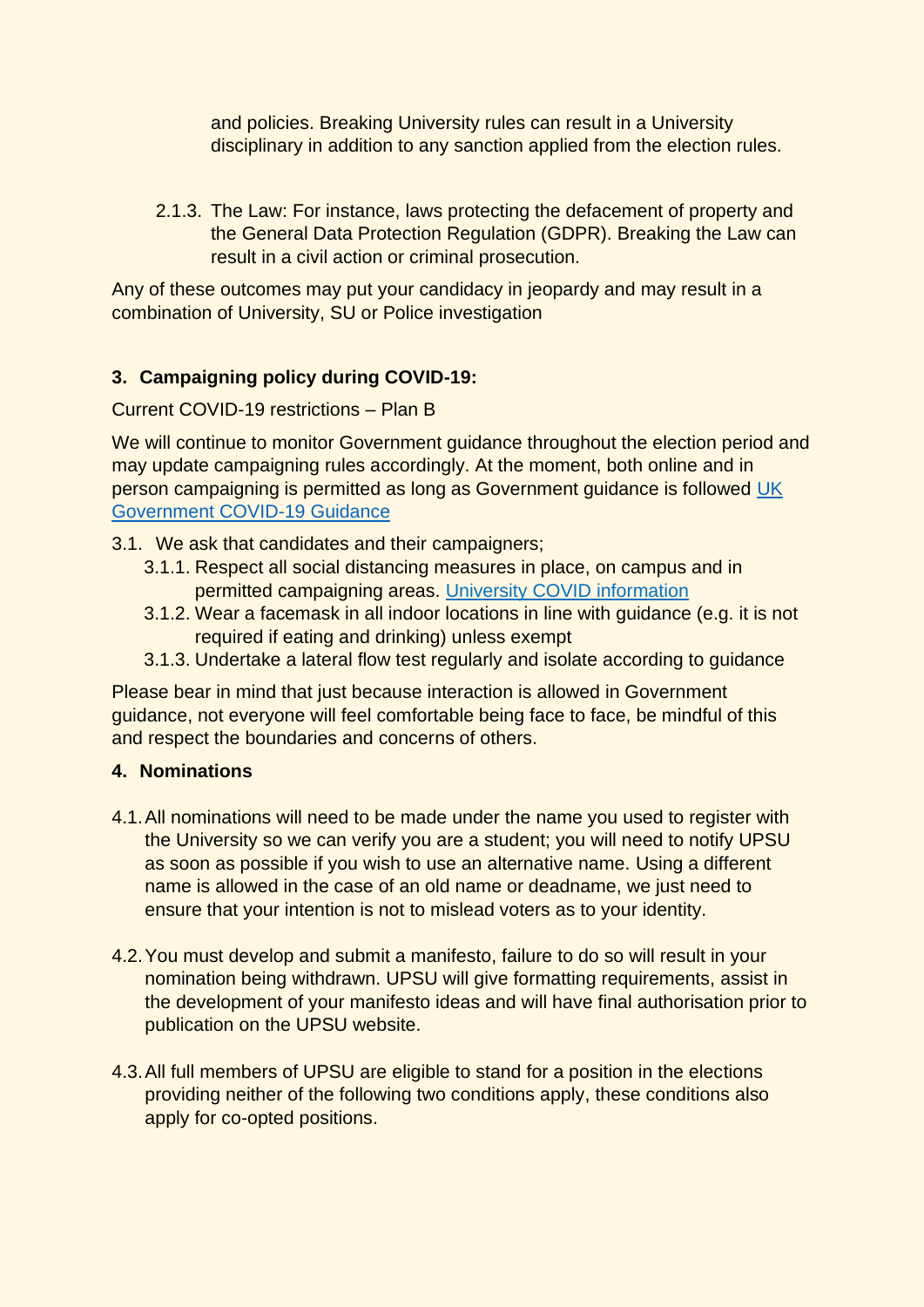- 4.4.Students who have been found guilty of an offence under UPSU's disciplinary procedures, either as a member of staff or as a student, will need to submit their nomination to of a panel comprising of the Deputy Returning Officer (DRO), the Lead Sabbatical Officer and a Student Trustee.
- 4.5.The panel will decide if the nomination can go forward based upon the severity of the issue and the disciplinary decision made. If the Deputy Returning Officer (DRO) has been directly involved within the disciplinary process, UPSU's Chief Executive will replace the DRO as a member of the panel.
- 4.6.Students who are currently suspended or interrupted from their studies are unable to stand for an elected position with UPSU.

## **5. Candidate and Campaigner Conduct**

- 5.1.UPSU expect all candidates and their campaigners to adhere to the following election and campaigning principles:
	- 5.1.1. Fair and open
	- 5.1.2. Democratic
	- 5.1.3. Accessible
- 5.2. UPSU encourage candidates to treat each other with respect and do not allow negative campaigning against other candidates.
- 5.3. If candidates and campaigners choose to comment on, or discuss another candidates campaign or manifesto, they must objectively question the manifesto idea and not make any personal derogatory remarks
- 5.4. Campaigning must not be; discriminatory, offensive, defamatory or of a harassing nature
- 5.5. All candidates or students campaigning on behalf of others must not bring the University of Plymouth or UPSU into disrepute.
- 5.6. Candidates and campaigners must not mislead voters as to the feasibility of manifesto points, either their own or of others.
- 5.7. Misleading or untruthful information will not be permitted
- 5.8. Any inappropriate behaviour will be treated seriously and could result in a University and/or Union disciplinary, as well as sanction in relation to the elections rules
- 5.9. Student staff are not allowed to campaign whilst they are on duty, either for themselves or another candidate. Student staff may fully participate in the elections when they are off duty.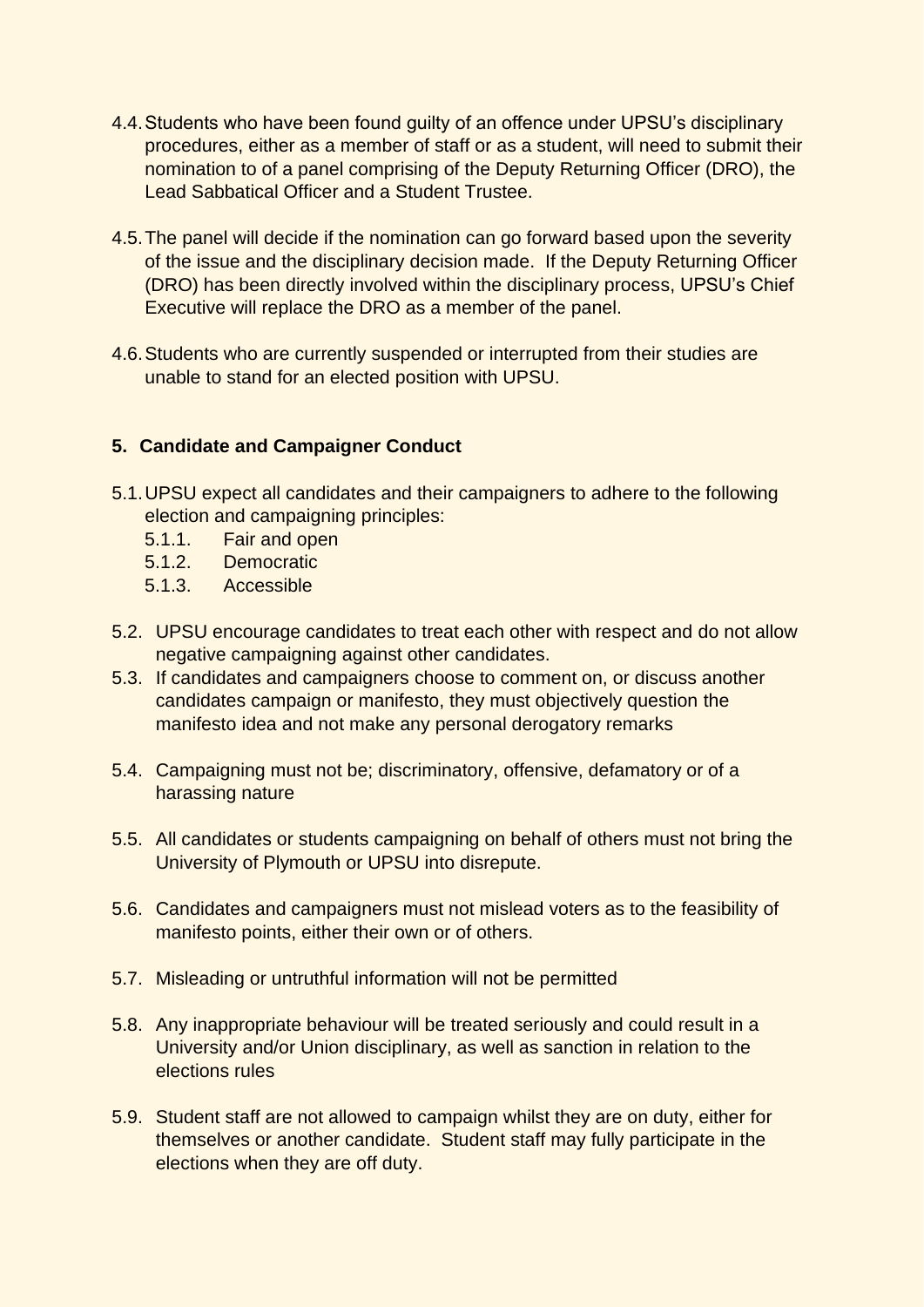- 5.10.Full time members of UPSU staff cannot campaign at any time.
- 5.11.Sabbatical Officers that are re-running can campaign at any time but are not able to work for UPSU or undertake any Union/University business and a period of holiday must be taken for the campaigning period. Sabbatical Officers that are not re-running may support candidates whilst not working and must take leave to do so.
- 5.12. Part-time elected representatives cannot use their position to endorse or promote a specific candidate/s, they may however promote the elections generally or a specific role where appropriate. For example, a Course Rep may promote the fact that voting is open to their cohort or a Part-time Welfare Officer may promote the VP Wellbeing and Diversity election to their network.
- 5.13.Only registered students of University of Plymouth can campaign. Anyone helping you is bound by the election rules - they are acting for you and you will be accountable for their actions.
- 5.14.Candidates must ensure that anyone campaigning on their behalf complies with the Election rules, this includes all activity by supporters online and in person.
- 5.15.Candidates and their campaigners must not promote, share, alter, move or remove any other candidates' materials without prior, express permission. Nor may they take any materials associated with any other candidate out of context to use in their campaigning.
- 5.16.No candidate may use any personal information, contact information or social media contacts they have access to as part of a paid, elected or voluntary role, or for through activities they participate in for campaign purposes.
- 5.17.Use of University email is not permitted for campaigning purposes.
- 5.18.You may not use UPSU resources without prior permission; this includes but is not limited to; laptops, cameras, printers, office space or any promotional materials or photographs that belong to UPSU.
- 5.19.Candidates are not allowed to use the UPSU logo or straplines in their campaign.
- 5.20.You may post to any social media apps such as Facebook or Twitter. You may not post from any social media accounts that you have admin access to, unless it is your own account associated with your campaign. If a student led committee or group choose to endorse you, they may express that support on their social media.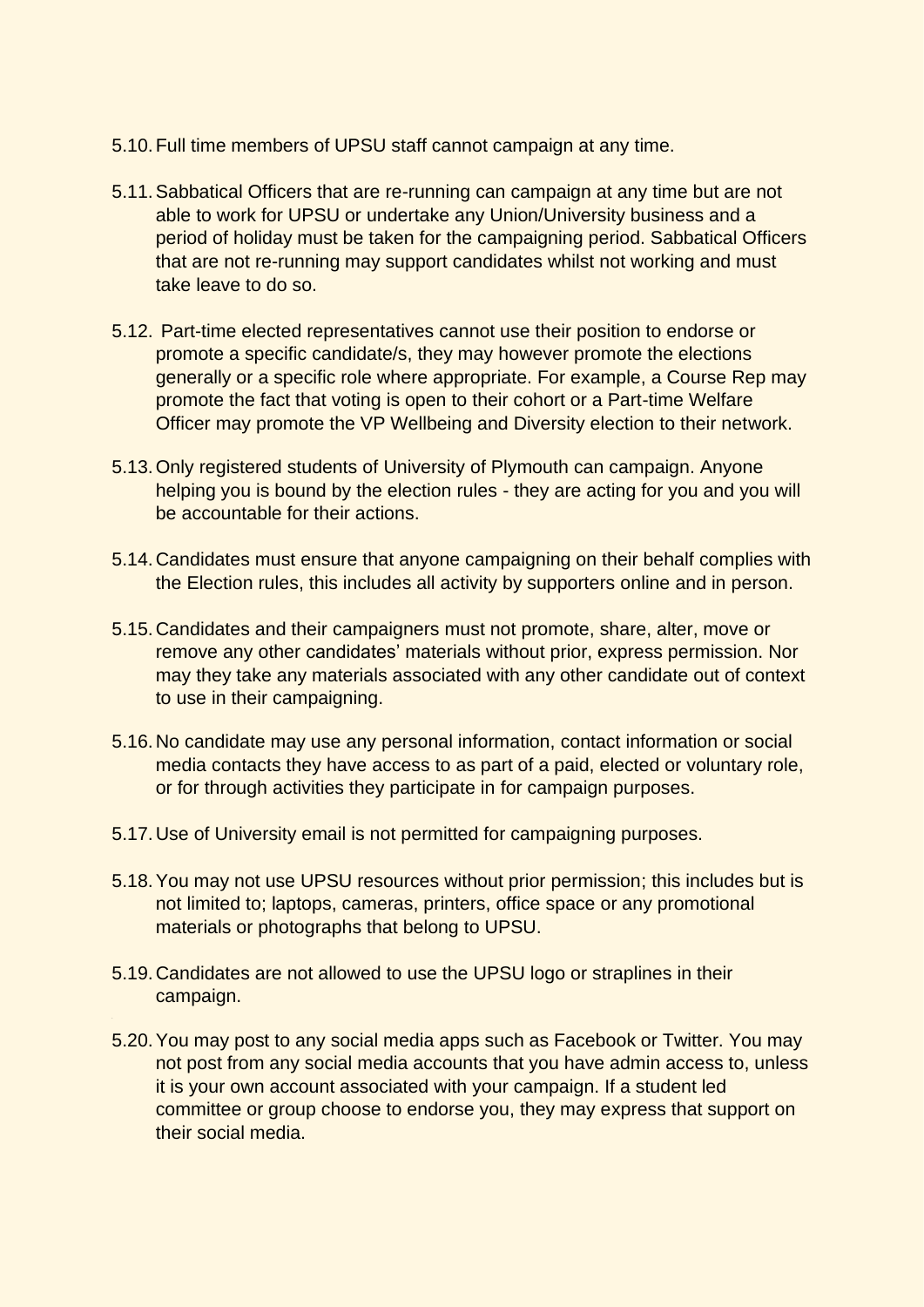- 5.21.Student groups such as Clubs and Societies may, with the majority agreement of the committee, endorse candidates. If a candidate is part of the Committee, the decision should be made without the presence or influence of the candidate in question. Committee permission should be given for using the group logo, the committee posting candidate endorsement from any social media accounts or using group activities as a campaigning opportunity.
- 5.22.Candidates and their campaigners must not bully, intimidate or otherwise coerce a member into voting for a particular candidate or preference.
- 5.23.All voters must be allowed to cast their ballot freely and without influence. Candidates and their campaigners should not;
	- 5.23.1. Watch over a student whilst they are voting. If a candidate or campaigner can see how a voter is casting their ballot they are in breach of the rules.
	- 5.23.2. Communicate with a voter in anyway once they are in the process of voting, (either verbally or by pointing out roles/candidates).
	- 5.23.3. Offer to reward a voter should they vote a certain way.

Providing the costs of any resources used in campaigning is accounted for, candidates may use non-alcoholic items to attract voters to talk to them (sweets, hot drinks and biscuits have all been used before). This is an incentive for voters to engage with candidates and cannot be used as a reward for voting a specific way.

- 5.23.4. As a result of these rules it is not permitted for Candidates or campaigners to encourage or allow voters to use a digital device that does not belong to the voter. Voters can be directed to open access computers and official voting activity lead by the SU.
- 5.24. Candidates and campaigners are required to pay due attention to health and safety and care for university and SU property whilst campaigning on campus. This includes things like; providing a risk assessment for campaigning activities/events, providing a list of ingredients/allergens for any food given out, being mindful of causing an obstruction/covering important safety notices and not damaging property.

## **6. Campaigning**

- 6.1.The aim of your campaign should be to engage with students to encourage them to vote for you based upon your manifesto.
- 6.2.All campaigning activity should adhere to all elections rules, expenses guidance and be within the election principles of being, fair and open, democratic and accessible.
- 6.3.Physical Campaigning includes: t-shirts and campaigns clothing, flyers, badges, banners, installations, events, stalls. Essentially things that you can touch.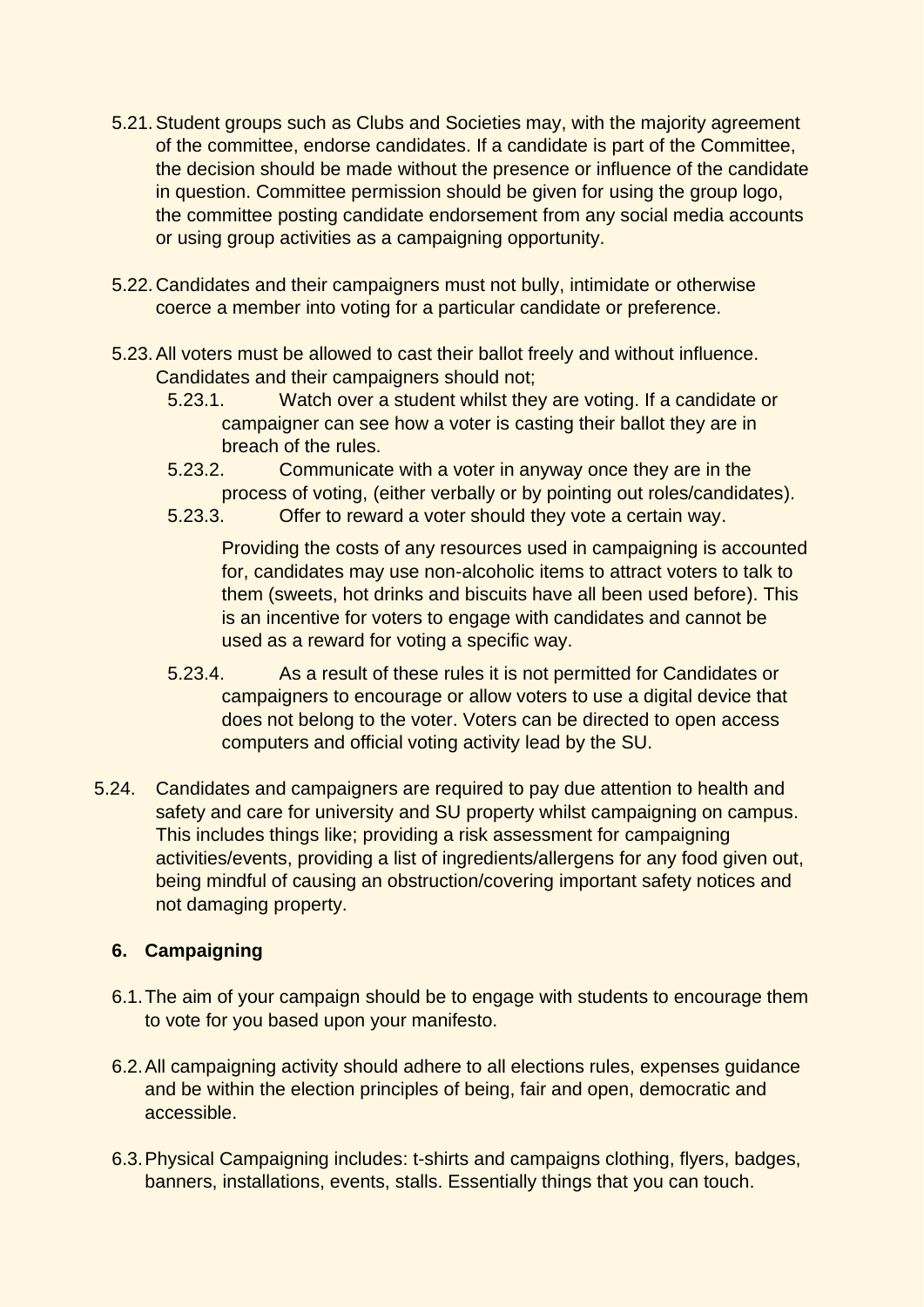- 6.4.Digital (non-physical) campaigning includes: Social media, websites, videos.
- 6.5.Campaigning activity (i.e. communicating with voters and trying to get votes) can only take place during the voting period. This includes;
	- 6.5.1. all physical campaigning activities such as wearing campaign clothing
	- 6.5.2. use of banners
	- 6.5.3. holding events/activities, either in person or online
	- 6.5.4. attending club/society events to promote your candidacy
	- 6.5.5. participating in a podcast, interview, meeting or other opportunity to promote yourself
- 6.6.You may undertake the following activities before campaigning opens to enable you to effectively prepare your campaign;
	- 6.6.1. Prepare your social media designing your materials and building a profile
	- 6.6.2. Contact a Club/Society committee to ask for endorsement (you may liaise with the committee but not the wider student group prior to voting opening)
	- 6.6.3. Research your manifesto, so you can ask your friends what they think of your ideas
	- 6.6.4. Gather your campaign team people who will help you campaign, although this is not necessary
	- 6.6.5. Plan your campaign activities including setting up campaign meetings and events (these cannot be promoted until voting opens)
	- 6.6.6. You can share that you are running but a cannot ask people for votes or wording of a similar nature
- 6.7.Campaigning is permitted in the following places:
	- 6.7.1. The SU The main entrance, the Lounge, the Big Room (also known as the Main Bar) and the Little Room
	- 6.7.2. You can only campaign within the main campus boundary and within the official university buildings outside of the main campus.
	- 6.7.3. Official University buildings (excluding halls of residence and dedicated office space) includes Cookworthy, PAHC, John Bull Building, the Marine Centre, Partner Colleges and satellite campus locations.
	- 6.7.4. Official UPSU partner nightclubs on the associated student night only. Candidates will receive free entry to the partner nightclub, this is nontransferrable any other student campaigning on a candidate's behalf will need to pay for entry, this must be accounted for in campaign expenditure.
	- 6.8. All activities and events, other than just speaking to students must have prior permission and be risk assessed as appropriate.
	- 6.9. Stickers are not allowed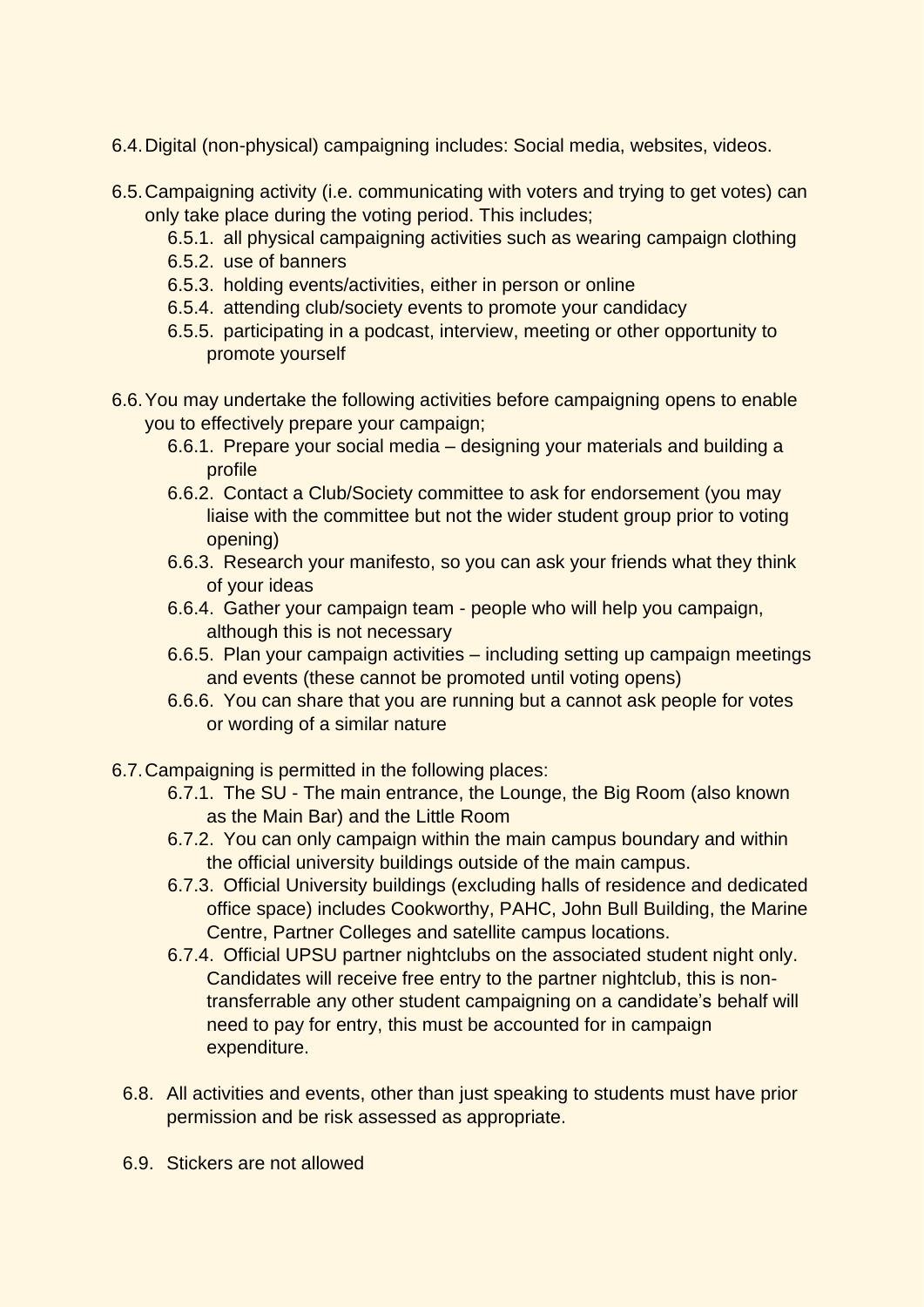- 6.10. Campaigning may not take place at the following places:
	- 6.10.1. The SU the Hive, any SU office spaces or toilets
	- 6.10.2. The library or any open access or quiet study spaces
	- 6.10.3. Halls of residence
	- 6.10.4. Outside of the main campus boundary or official university
		- buildings, other than partner nightclubs on the official student night.
- 6.11.If a candidate wishes to promote their campaign in a lecture or tutorial, or other academic space, either online or in person, they must request permission of the lead academic. If they agree, they must allow other candidates to do the same, if requested
- 6.12.All campaigning materials must be tided up once voting has closed

## **7. Online Campaigning**

- 7.1.Candidates and campaigners must adhere to the same rules, principles and behaviours online as they would at a physical event. This includes adhering to;
	- 7.1.1. Union Bye-laws/Policies, for example the [Safe Space Policy](https://www.upsu.com/pageassets/about/documents/UPSU-Safe-Space-Policy.pdf) and Zero [Tolerance to Sexual Harassment Policy,](https://www.upsu.com/pageassets/about/documents/UPSU-Zero-Tolerance-of-Sexual-Harassment.pdf)
	- 7.1.2. University Rules: and policies such as the [Student Code of Conduct](https://www.plymouth.ac.uk/uploads/production/document/path/17/17958/Code_of_Conduct_Aug_2021.pdf)
	- 7.1.3. The Law: legislation around online behaviour such as the Malicious Communications Act 1988
- 7.2.UPSU has a zero tolerance approach [Read more about UPSU's Zero Tolerance](https://www.upsu.com/news/article/upsu/Cyberbullying/)  [Approach](https://www.upsu.com/news/article/upsu/Cyberbullying/)

to conduct that could legitimately be perceived by its recipients as:

- 7.2.1. Cyber Bullying/Stalking
- 7.2.2. Trolling / Online Impersonation
- 7.2.3. Excluding
- 7.2.4. Sexual harassment
- 7.2.5. Discriminatory comments and behaviour
- 7.2.6. Abuse and unwanted attention
- 7.2.7. Threatening or violent behaviour or language
- 7.3.Any inappropriate behaviour will be treated seriously and could have repercussions not only for someone's candidacy in the election but could also potentially result in a University or UPSU disciplinary investigation. Remember, candidates are also responsible for the actions of their supporters when campaigning on their behalf.
- 7.4.Live streaming will be considered publishing and therefore all the same campaigning rules apply during a live stream.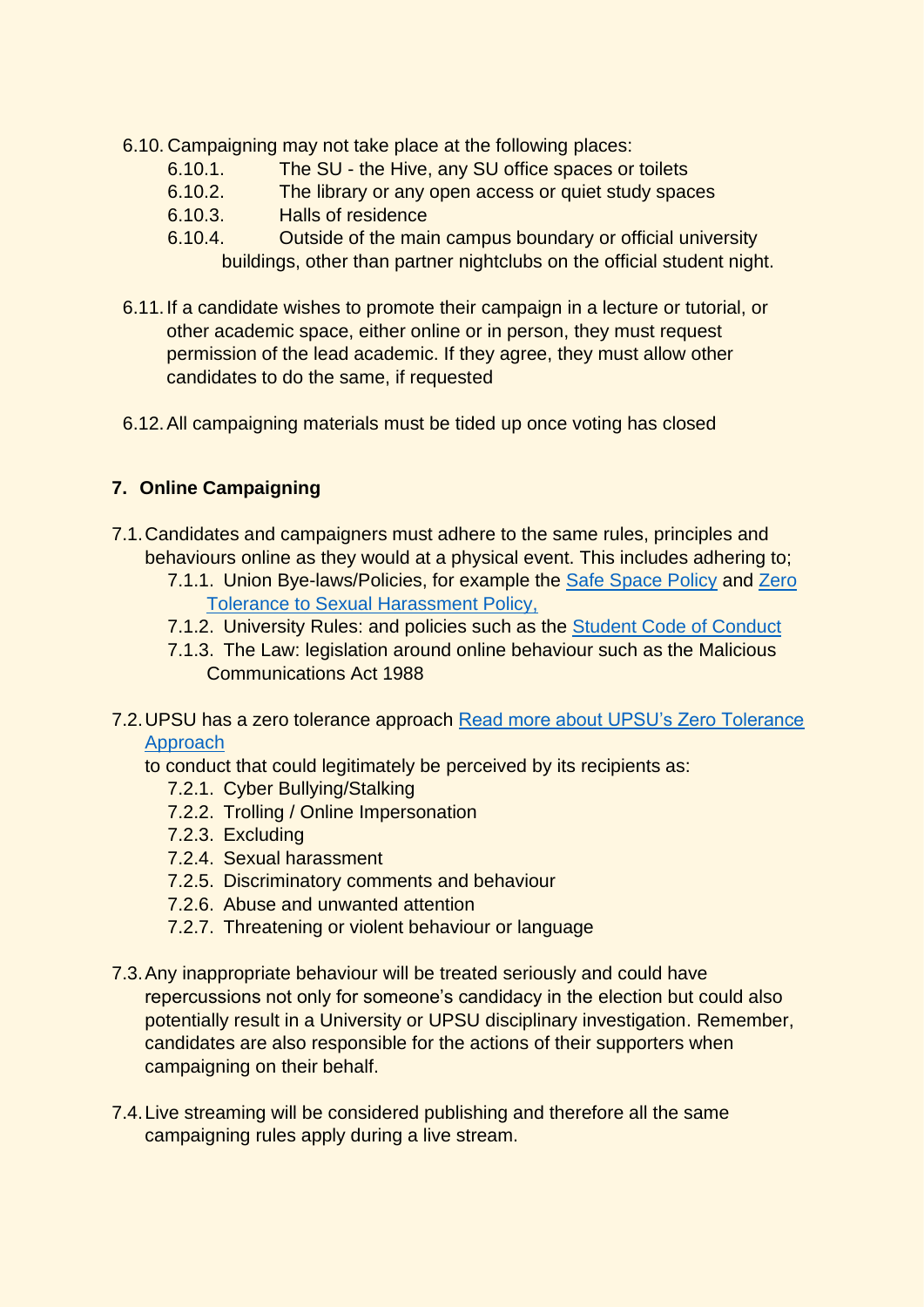7.5.It is not permitted to post from any accounts that are associated with a business, that are currently monetised or have in the past been monetised through advertising income or other payments in kind, or that have attracted large numbers of followers by giveaways or competitions, even if they are your own accounts or those run by students of the University of Plymouth.

Consider where you are posting and who is sharing your campaign materials, remember only University of Plymouth students can campaign.

Consider copyright and ownership of any images and artwork you may use in your campaign

Consider your digital footprint when creating your campaign materials. If you use your personal social media accounts bear in mind what your friends, family and future employers will see. With this in mind, it is strongly recommended that you create separate campaigning accounts

### **8. Campaign expenditure**

- 8.1.Full-time Candidates may spend a maximum **£70** on their campaign. You may be reimbursed up to **£40** on production of relevant receipts.
- 8.2.Part-time Candidates may spend a maximum **£20** on their campaign. You may be reimbursed up to **£10** on production of relevant receipts.
- 8.3.Items that you use in your campaign must be allocated a realistic cost, even if they are items that you already own. Even if you do not intend to claim any money back, the maximum allowance must not be exceeded

### 8.4.Reasonable exclusions

When it comes to certain resources you may use in your campaign, it can be assumed all candidates have equal and fair access to them. For example it is reasonable to assume that all candidates own a mobile phone in order to use social media – it is not expected that they will need to account for the cost of a phone or laptop.

Another example is if a candidate wanted to bake cakes. It would be expected that they would account for the cost of ingredients but they would not need to factor in the cost of an oven, it can be reasonably assumed that all candidates would have access to an oven.

If you printed some flyers and forgot to write your name on them, you would need to account for the cost of the flyers but it could be reasonably assumed that all candidates had access to a pen, the pen would not need to be accounted for.

### 8.5. Replicable freebies, discount and pre-owned items

Actions must be replicable by anyone else in the election.

For example, anyone can go to a local shop and ask for empty cardboard boxes to make a fancy-dress costume as part of their campaign. If you already owned a